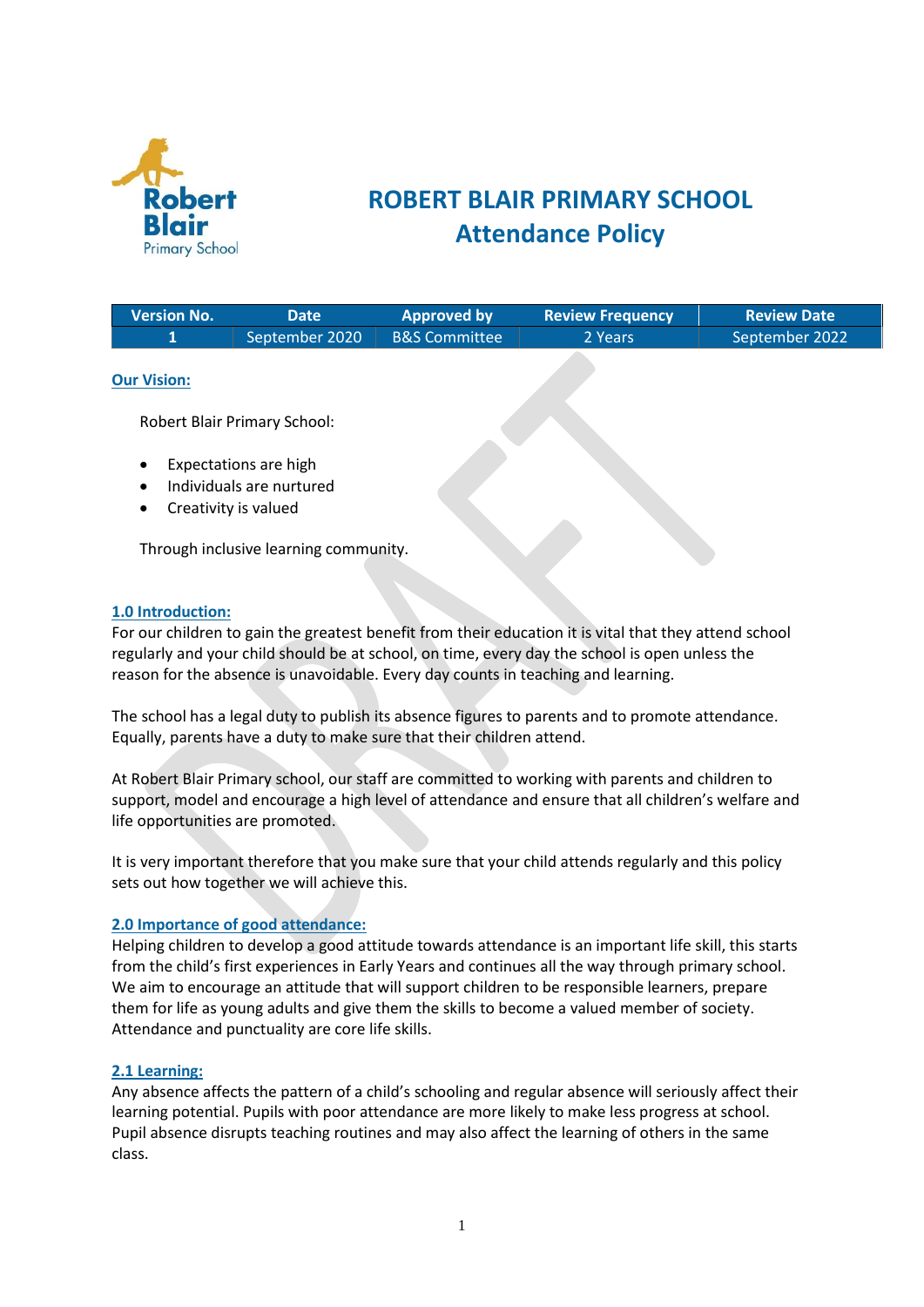#### **2.2 Attendance Metrics describing attendance levels:**

| 100%         | Outstanding                                                              |
|--------------|--------------------------------------------------------------------------|
| 98% or above | Excellent                                                                |
| 97% or above | Good                                                                     |
| 95 - 97%     | Average                                                                  |
| 94 - 95%     | Below average                                                            |
| 90-94%       | Poor and Requires Improvement                                            |
| 85-90%       | Persistent Absenteeism and Cause for Concern. Persistent Absenteeism and |
| 85% & below  | Serious Concern.                                                         |

**Pupils with attendance below 90% are at risk of Penalty Charge Notice (PCN) and legal action in addition to less absence in cases of term time leave.**

#### **2.3 Law relating to attendance:**

Ensuring your child's regular attendance at school is your legal responsibility and permitting absence from school without a good reason creates an offence in law and may result in prosecution.

*Under section 7 of the Education Act 1996, a parent is responsible for ensuring that their child of compulsory school age (5-16) receives sufficient and suitable education, either by regular school attendance or other arrangements. This means that the parent of a child registered at a school has a legal duty to ensure the child's regular attendance.* 

#### *Failure to fulfil this duty is an offence under section 444(1) of the education Act 1996*

#### **2.4 Safeguarding:**

Safeguarding the interests of each child is everyone's responsibility and within the context of Robert Blair Primary School, promoting the welfare and life opportunities for your child encompasses all areas of:

Attendance/ Behaviour Management/ Health and Safety/ Access to the Curriculum/ Anti- bullying /Child Protection

Failing to attend school on a regular basis will be considered as a safeguarding matter.

*Section 175 of the Education Act 2002 places a duty on local authorities and governing bodies to have regard to guidance issued by the Secretary of State with regard to safe guarding and promoting the welfare of children and students under the age of 18*

#### **3.0 Promoting regular attendance:**

Helping to create a pattern of regular attendance is everybody's responsibility including parents, pupils and all members of school staff. We promote a culture within school where we challenge issues related to attendance and celebrate success.

#### **3.1 At Robert Blair Primary School we will:**

- Rigorously monitor daily attendance and quickly address
- Include and have high expectations of pupils in relation to attendance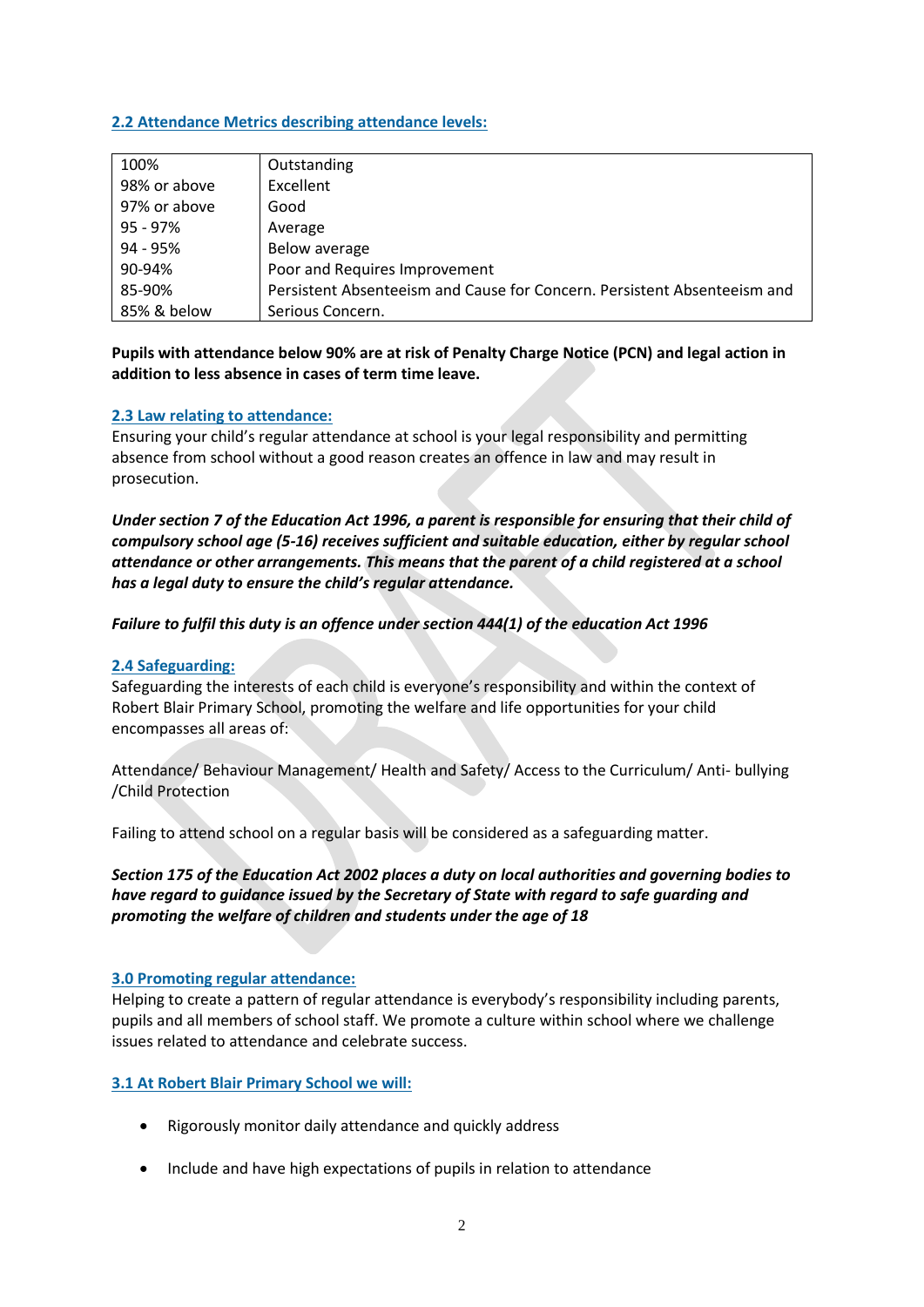- Give regular updates on your child's individual attendance record at the end of each half term and an overview of the whole school attendance
- Support and challenge children, parents/ carers around issues that may become a barrier to their child's attendance
- Discuss your child's progress and related attendance at twice yearly parents evenings
- Celebrate good attendance as whole school and class
- Communicate attendance of house groups in weekly assembly and regularly discuss with pupils the importance of good attendance
- Reward good or improving attendance through House group points, linking learning, behaviour and attendance together
- Discuss attendance concerns at leadership level
- Work closely with other professionals including:
	- o Educational Welfare Officer (EWO)
	- o Social Workers (SW)
	- o Health Professionals (CAMHs, SLT, OT)
	- o School Nursing Team
	- $\circ$  Family support (Families 1<sup>st</sup>/ School Home Support)

#### **4.0 Understanding types of absence:**

Every half-day absence from school has to be classified by the school (not by the parents), as either **AUTHORISED** or **UNAUTHORISED**. This is why information about the cause of any absence is always required.

#### **4.1 Authorised absences:**

A child is absent from either morning or afternoon or both sessions and the parent or carer have provided a reasonable reason, such as:

- Illness
- Medical/dental appointments (which unavoidably fall in school time)
- Emergencies

Parents and carers have a responsibility to report absence to the school via phone call, written notes, text messages and where possible provide the office of a copy of letters for medical appointments (prior to leave).

It is at the schools discretion to decide if the reason given is reasonable.

#### **4.2 Unauthorised absence:**

The child is absent and the school does not consider the reason to be reasonable, such as:

- no explanation has been given by the parent;
- the school is not satisfied with the explanation;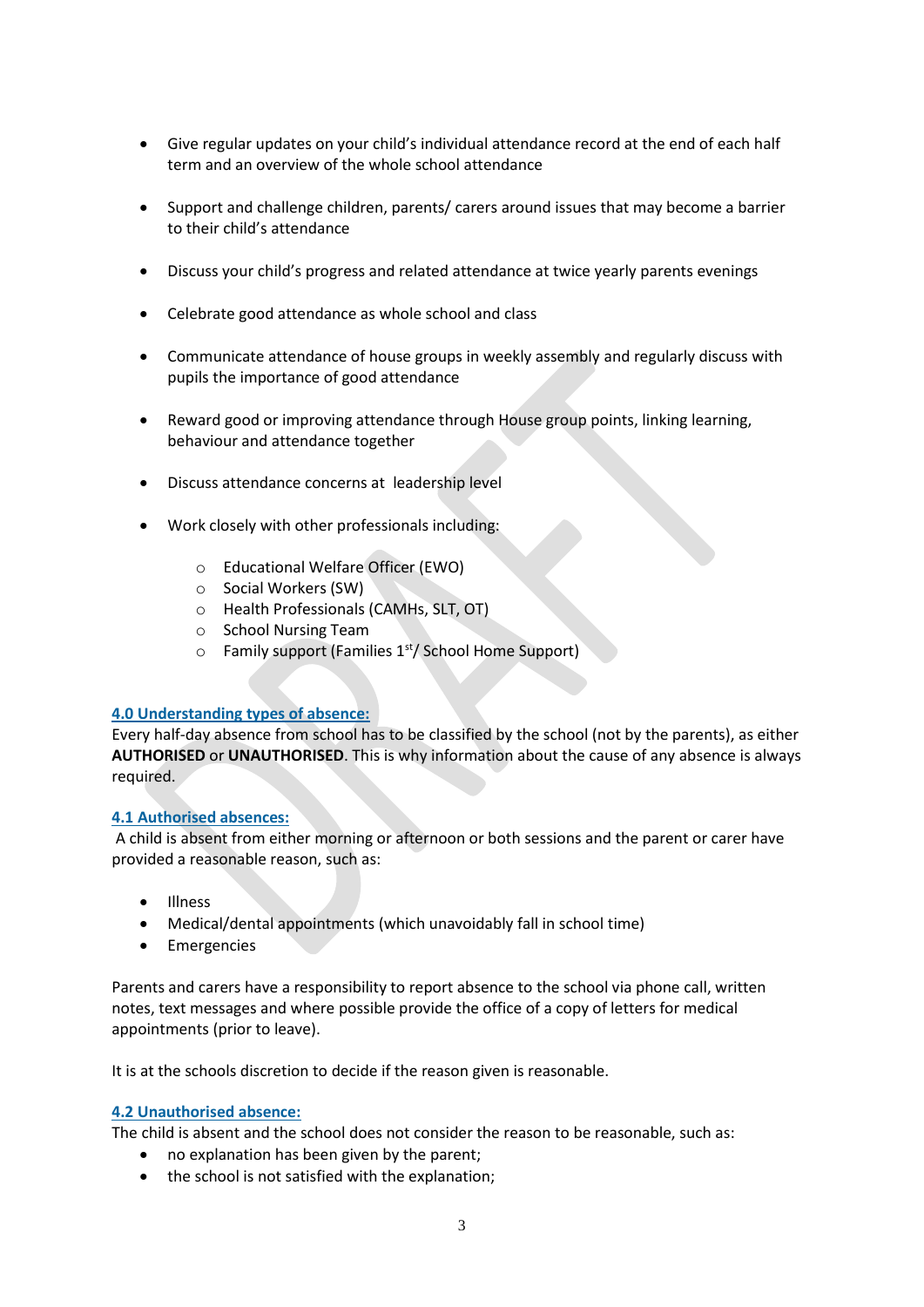- the pupil or parents are staying at home to mind the house;
- the pupil or parents are shopping during school hours;
- the pupil is absent for unexceptional reasons, e.g. a birthday, wedding;
- the pupil is absent from school on a family holiday;
- the pupil has low attendance over time;
- the illness of another child or parent;

#### **4.3 Impact of Lateness:**

Poor punctuality (lateness) is not acceptable. If your child misses the start of the day they can miss work, information for the day ahead, important assemblies and sometimes class trips. Late arriving pupils also disrupt lessons and this can be embarrassing for the child and can potentially encourage absence from school in the future.

At **9.30am** the registers will be closed. If your child arrives after that time they will receive a mark that shows them to be on site, but this will **not** count as a present mark and it will mean they have an unauthorised absence. This may mean that you could face the possibility of a Penalty Notice if the problem persists.

#### **4.4 Request of leave during term time:**

**Holidays or leave in term time is not a right and may only be granted under exceptional circumstances.** No time off for holidays during term time will be authorised for any reason, including home country visits or visits to relatives. Requests for term time absence will only be authorised in exceptional circumstances. Resulting absence could lead to a Penalty Charge Notice (PCN) issued by London Borough of Islington.

Parents/ carers will need to complete a request for leave form available at the school reception. This needs to be completed and returned a minimum of **four weeks** prior to leave.

Requests will be discussed at Leadership where authorisation will be granted or not by members of the Leadership team. Parent/carers will be informed by letter as to the outcome and the reason for the decision.

[Appendix 1 - Leave of absence form/ school response letters]

**5.0 School Procedures: (See appendix 4.** Attendance Procedures reviewed January 2019).

It is very important that parents/carers follow these procedures to support a level of good attendance.

#### **5.1 Registration and school day:**

**Morning Register sessions:** School opens at 8:45am School starts and registration is at 9:00am Class teachers will complete registers Late marks will be recorded after **9:05am** Registers close at **9:30am** any mark after this will be marked as unauthorised late

#### **Afternoon Register session:**

Afternoon session starts and registration is at 13:15 Class teachers will complete registers Register will close at 13:30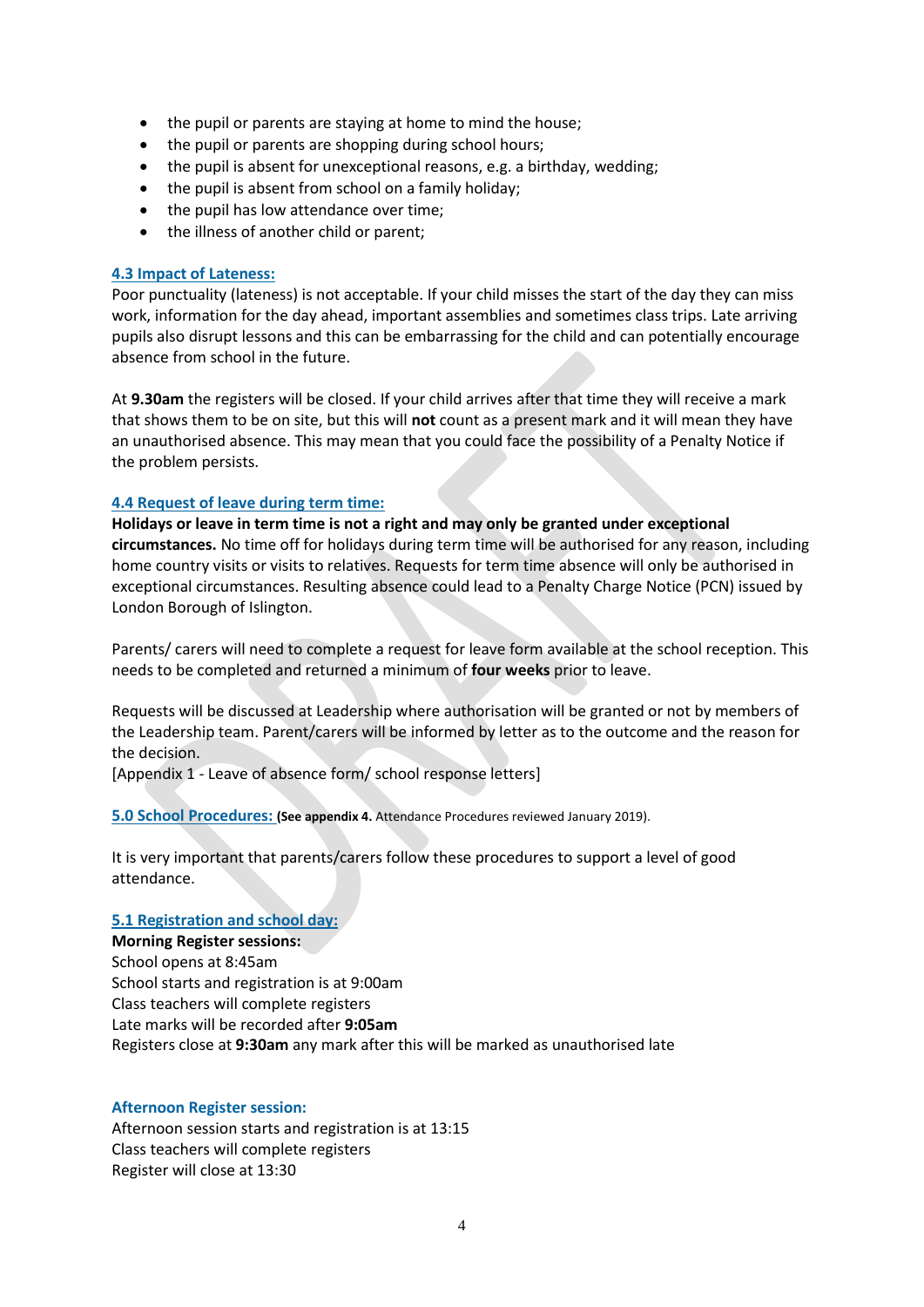#### **5.2 Absences Procedures:**

If your child is absent parents/carers must:

- Call the school before 9:00 on the morning of absence and either speak to the schools receptionist or leave a message on the school voice mail. **School Number: 0207 607 4115 (press 1 to report your child's absence)**
- Provide letters of appointments prior to absence on medical grounds, to the schools receptionist.

#### **5.3 Recording of absences and attendance completion:**

The school receptionist will record absences and late arrival on the daily attendance log, they will record any messages received on the answer service and text message service at **9:30 am**.

School Admin team will complete **first day calling** for all pupils who are not present and the school has not received a call from.

School Admin team will complete attendance for all class groups on SIMs and print a class register for each class at the close of each session.

Parents/carers will need to sign their child in or out between sessions on the daily attendance log which is held at the reception desk.

The daily attendance log and printed class registers are printed and are available and taken out during emergency procedures

#### **5.4 Persistent Absenteeism (PA):**

When a child's absence builds up over a period over time this is known as **'persistent absentee (PA)'** this is classified as a child who has missed 10% or more schooling across the school year for whatever reason.

Absence at this level is doing considerable damage to any child's educational prospects and we need parent's fullest support and co-operation to tackle this. We monitor all absence thoroughly. Any case that is seen to have reached the PA mark or is at risk

of moving towards that mark is given priority and you will be informed of this immediately.

PA pupils are tracked and monitored carefully through regular meetings with the designated Educational Welfare Officer from the Local Authority, Attendance Lead, attendance team weekly monitoring and at each Pupil Progress Review (PPR) where school senior leaders and class teachers discuss individual's progress and attainment.

Parents/carers will be offered meetings to discuss concerns and expectations of improved attendance will be outlined. If there is no change or improvement of attendance over and an agreed period parents/ carers could face further legal action from the Local Authority.

#### **5.5 How we monitor absence:**

The attendance team monitors any concerning absence trends and makes phone calls to relevant parents/carers to inform of school concerns.

Pupils whose attendance is raising concern from weekly monitoring will be: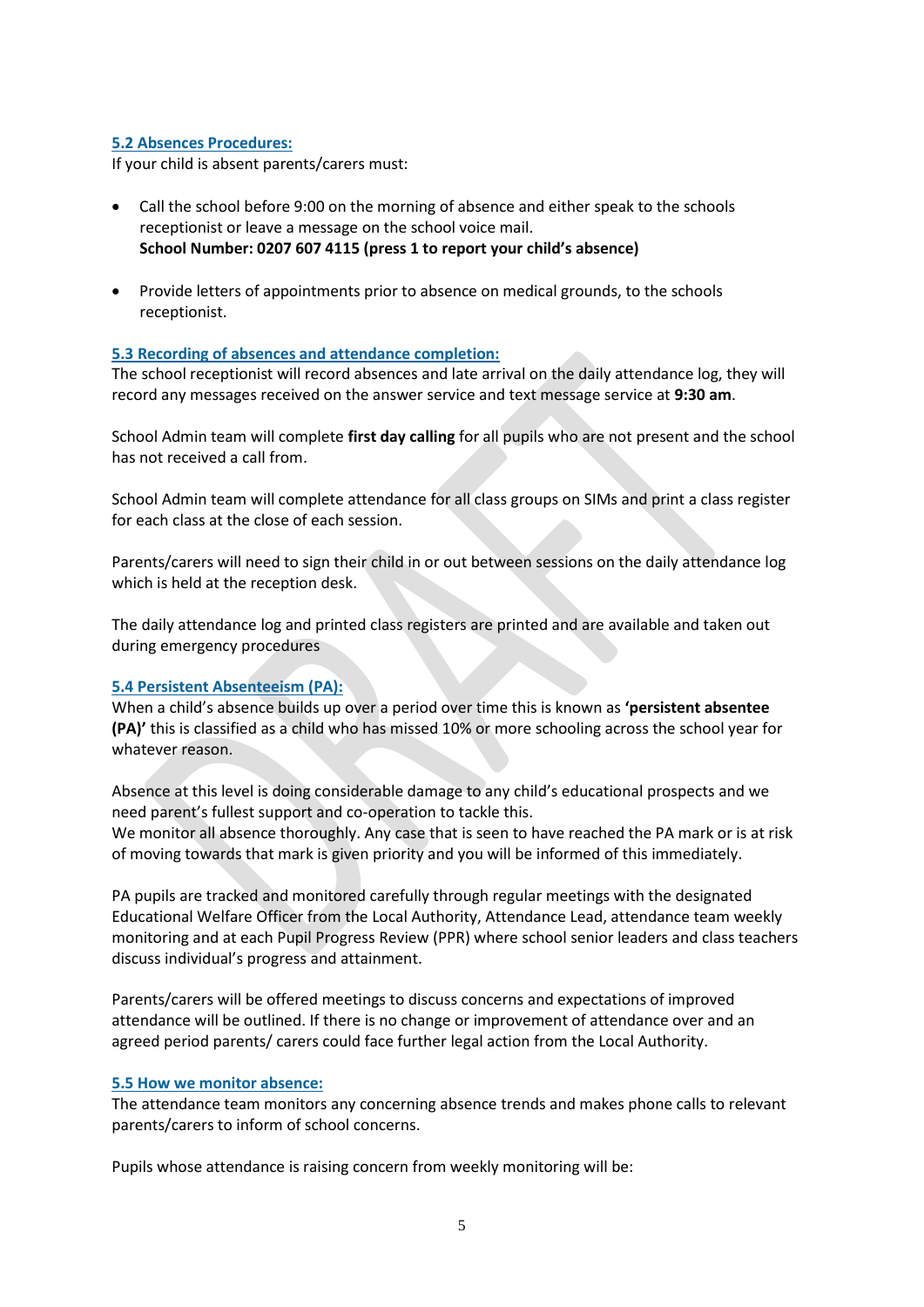- Initially called by Inclusion Lead and concerns discussed;
- Follow up meetings arranged with appropriate members of the attendance team (including Class Teachers)
- **Referral to EWO service** and arranged meetings or home visit with EWO and Inclusion Lead

At the meetings the parent/ carer will have an opportunity to discuss the challenges and school will work with the family to try and improve the situation.

Half term review meeting with school EWO and Attendance Lead to monitor and meet parents/carers

#### **5.6 The Educational Welfare Officer (EWO):**

We expect parents to contact school at an early stage and to work with the school staff to resolve any problem which may be a barrier to school. If difficulties cannot be sorted out in this way, we may refer to the Educational Welfare Officer (EWO) who works closely with the local authority. They will support legal procedures can issue sanctions such as Penalty Charge Notices (PCN) or prosecutions in the Magistrates Court.

#### **6.0 Summary:**

Attendance of children is the responsibility of all and is a legal requirement of parents and carers. The school adheres to this policy which is written in accordance to guidance and advice from the London Borough of Islington.

Working together we can ensure that your child reaches their potential and help to achieve a level of good attendance across the whole school.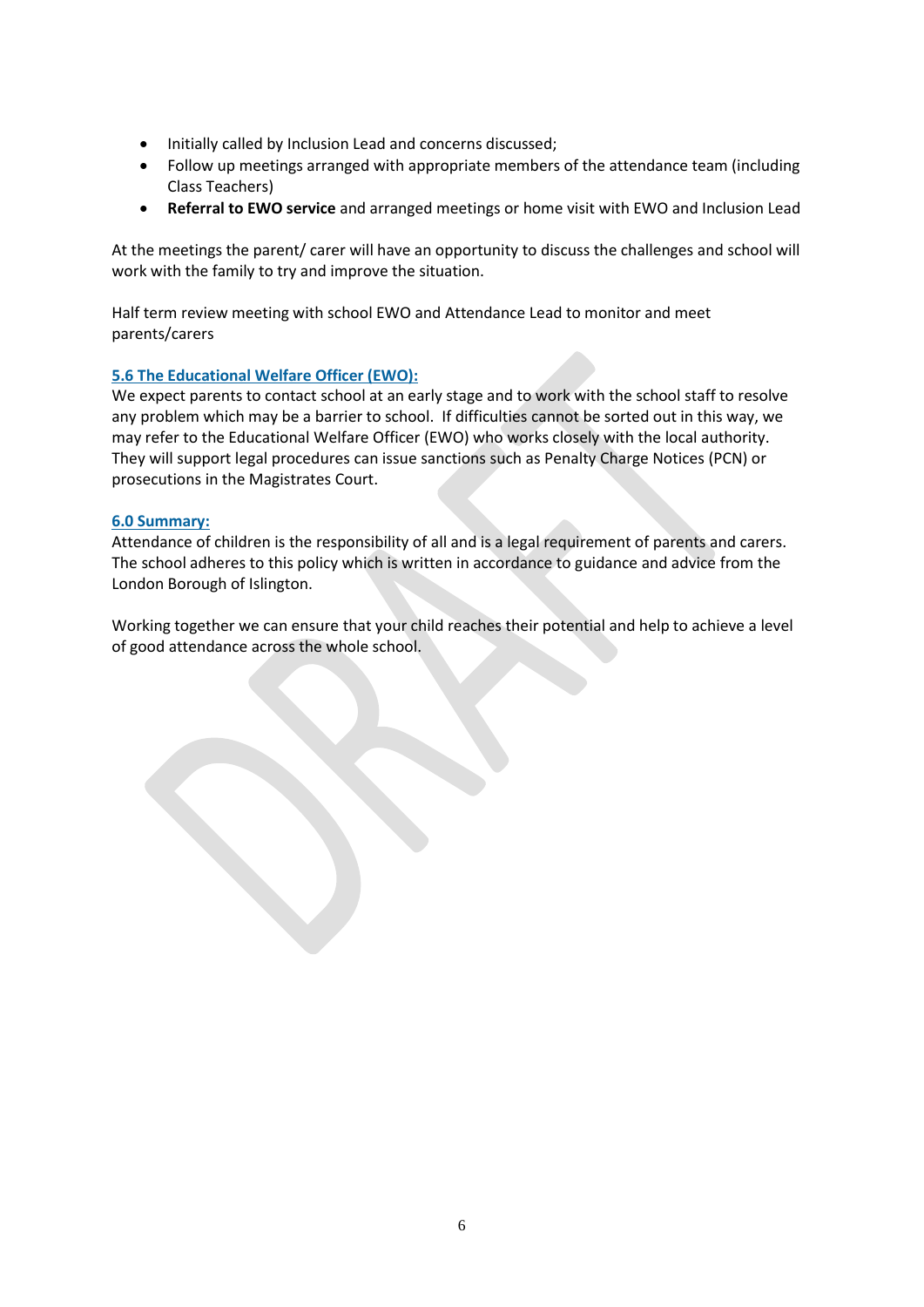#### **Appendix 1: Term time leave of absence Application form:**

| Robert<br>Blair                                                                                                   | Application for Leave of Absence in Term Time |                                                                                                                                                                                                                                                                                                                                                                                                                                                                                                                            |
|-------------------------------------------------------------------------------------------------------------------|-----------------------------------------------|----------------------------------------------------------------------------------------------------------------------------------------------------------------------------------------------------------------------------------------------------------------------------------------------------------------------------------------------------------------------------------------------------------------------------------------------------------------------------------------------------------------------------|
| school missed as a result of a family holiday cannot be re-captured later.                                        |                                               | Parents and carers are strongly urged not to book holidays or take special leave during school term<br>time because Your child will miss out on important school work and may not be able to catch up.<br>This could have serious consequences on progress, attainment and opportunities later in life. Other<br>pupils' education could be affected - the time teachers have to help all the children in a class is<br>reduced if they spend time helping your child catch up after a holiday. Educational experiences in |
| time                                                                                                              |                                               | There are 190 school days in a year - this leaves 175 days for holidays, cultural activities and family                                                                                                                                                                                                                                                                                                                                                                                                                    |
| return it to the Head teacher/ Inclusion manager.                                                                 |                                               | If you feel that absence from school in term time is absolutely unavoidable, complete this form and                                                                                                                                                                                                                                                                                                                                                                                                                        |
| exceptional circumstances.                                                                                        |                                               | Please be advised that holidays in term time are not a right and will only be granted under                                                                                                                                                                                                                                                                                                                                                                                                                                |
| has low attendance or if the leave coincides with important examinations.                                         |                                               | Each case is considered individually; however, leave will not usually be granted if your child already                                                                                                                                                                                                                                                                                                                                                                                                                     |
|                                                                                                                   | Please complete all parts of the form         |                                                                                                                                                                                                                                                                                                                                                                                                                                                                                                                            |
| Names of pupils                                                                                                   | 1.<br>2.<br>З.                                |                                                                                                                                                                                                                                                                                                                                                                                                                                                                                                                            |
| Classes/year group                                                                                                | 1.<br>2.<br>З.                                |                                                                                                                                                                                                                                                                                                                                                                                                                                                                                                                            |
| Home address and contact<br>numbers                                                                               | Address:                                      | Contact Numbers:                                                                                                                                                                                                                                                                                                                                                                                                                                                                                                           |
|                                                                                                                   | Email:                                        |                                                                                                                                                                                                                                                                                                                                                                                                                                                                                                                            |
|                                                                                                                   |                                               | I wish to apply for my child to be absent from school during the following dates:                                                                                                                                                                                                                                                                                                                                                                                                                                          |
| Date of Last day at School                                                                                        |                                               |                                                                                                                                                                                                                                                                                                                                                                                                                                                                                                                            |
| Date of Return to School                                                                                          |                                               |                                                                                                                                                                                                                                                                                                                                                                                                                                                                                                                            |
| Numbers of days absent                                                                                            |                                               |                                                                                                                                                                                                                                                                                                                                                                                                                                                                                                                            |
| Reason for leave of absence                                                                                       |                                               |                                                                                                                                                                                                                                                                                                                                                                                                                                                                                                                            |
| Address and contact of<br>place of visit or stay                                                                  |                                               |                                                                                                                                                                                                                                                                                                                                                                                                                                                                                                                            |
| reasons stated. I understand that if this is not agreed then any absence will be treated as<br>school attendance. |                                               | I make application for my child named above to have authorised absence from school for the<br>unauthorised and may lead to the issue of a penalty notice or a summons to court for irregular                                                                                                                                                                                                                                                                                                                               |
|                                                                                                                   |                                               |                                                                                                                                                                                                                                                                                                                                                                                                                                                                                                                            |
|                                                                                                                   |                                               |                                                                                                                                                                                                                                                                                                                                                                                                                                                                                                                            |
|                                                                                                                   | NOTICE OF INTENDED ABSENCE                    | PLEASE RETURN COMPLETED APPLICATION FORM TO INCLUSION OFFICE GIVING AT LEAST 4 WEEKS'                                                                                                                                                                                                                                                                                                                                                                                                                                      |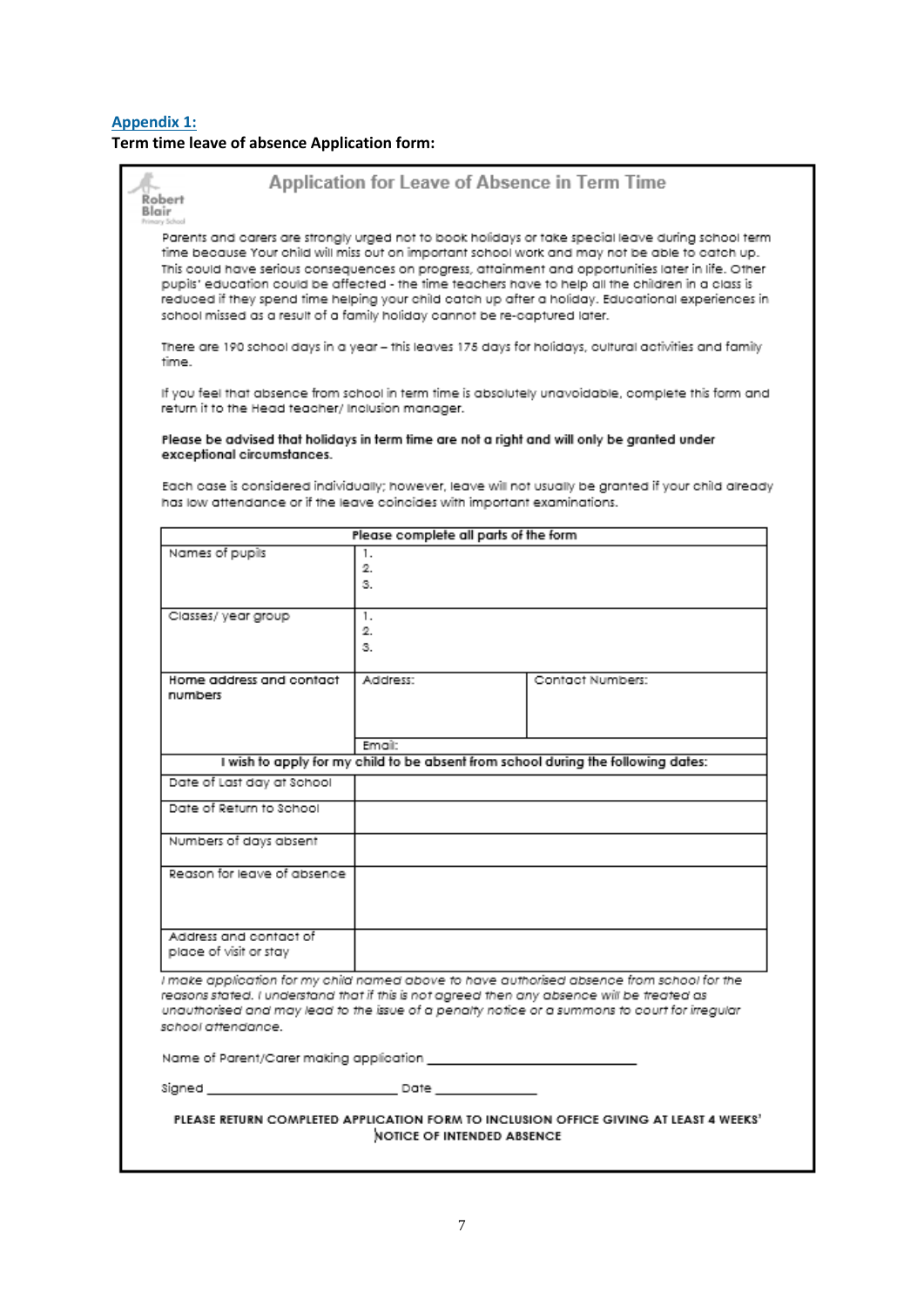**Appendix 2: School response letter approved:**

## **Insert forms with new letter head**

**Appendix 3: School response letter refused:**

# **Insert forms with new letter head**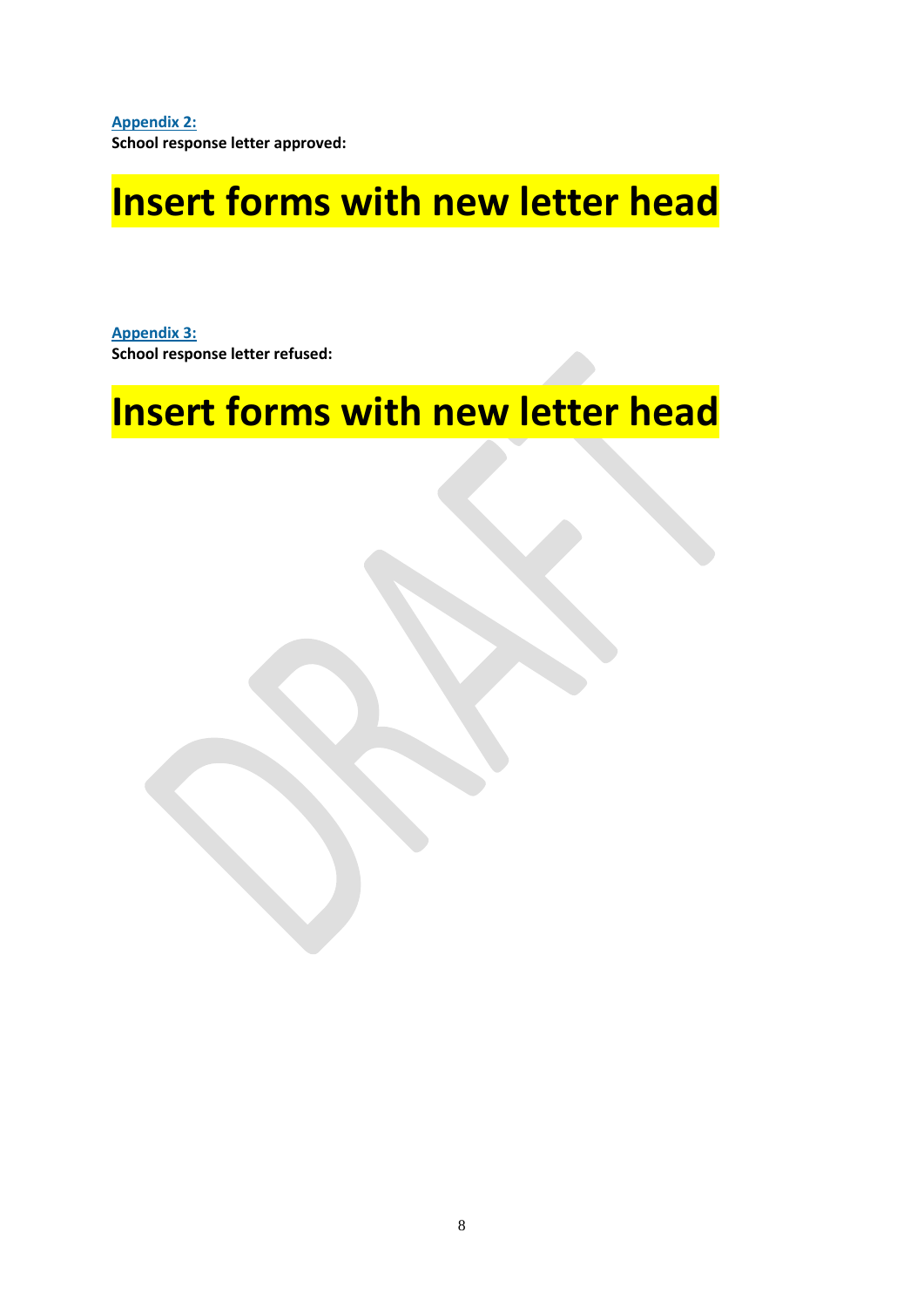

Head teacher: Michelle Bahn Brewery Road, Islington, London N7 9QJ Tel: 020 7607 4115 Fax: 020 7607 5395 Email: admin@robertblair.islington.sch.uk www.robertblairschool.com

#### RE: Response to Request for Term Time Leave (Refused)

(Date)

| This response is in relation to: |         |       |  |               |
|----------------------------------|---------|-------|--|---------------|
|                                  | Name    | D.O.B |  | Class/year gr |
| <br>з.                           |         |       |  |               |
|                                  | Address |       |  |               |

Deor

I have carefully considered your request for your child/ren (\_\_names\_ \_) to have a leave of absence in term time. Your request was discussed at The Inclusion meeting on  $(\_\_\_\$ {date\\_\\_})

It was decided that we cannot authorise your request for the following reasons:

1.  $\overline{2}$ . 3.

Your child's current attendance is (%)

If you withdraw your child from school for this leave it will be recorded as unauthorised absence and the matter will be referred to the Education Welfare Service. You may be served with a Penalty Notice or a summons to court for your child's unauthorised absence. Please note there is no right of appeal by parents against penalty notice. Parents have a duty to ensure their child's regular attendance at school and failure to do so is an offence under Section 444(1) of the Education Act 1996.

Yours sincerely,

Mich Bahn. Head teacher



**Appendix 4:**



 $msis$ 

### **Attendance Procedures**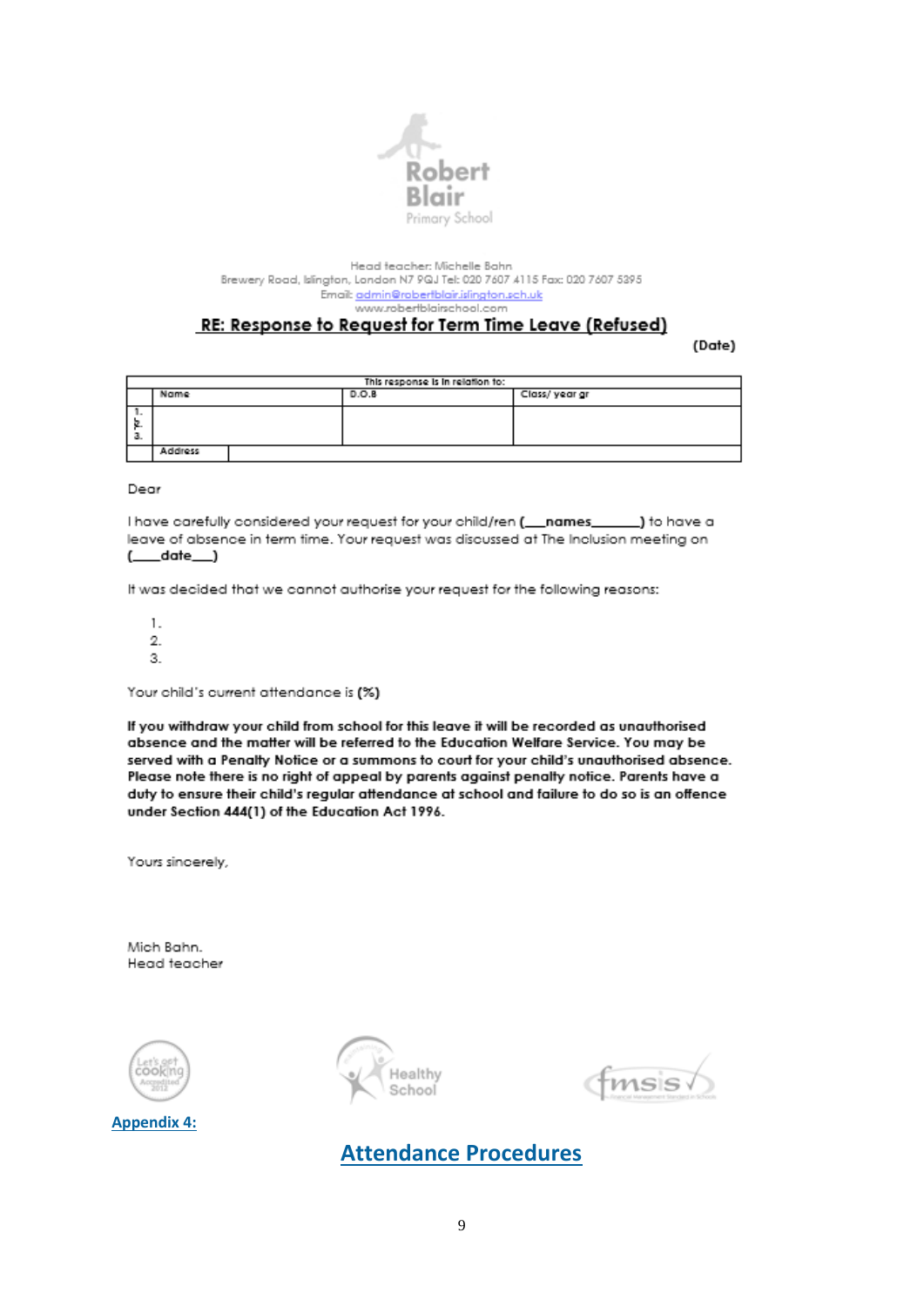#### **Key principles:**

Improving attendance and reducing PA Everyday counts: learning and achievement Safeguarding Identification of issues and responses Support (using internal and external resources) and challenge

#### **Core task: Daily monitoring and first day calling**

Administrator reviews registers every morning and calls as soon as absence is noticed (on day 1) and maintains regular contact to ensure that child returns to school immediately. Focus challenge and support and identification of issues.

Punctuality is integral to good attendance Accurate recording of dialogue and actions First day calling (using scripts where relevant) Document parent response on SIMS If no response by 1.30pm email alert to safeguarding lead Safeguarding lead to decide on next action Identify term time holidays leave for separate procedures.

#### **Immediate escalation of any concern**

Not able to contact parent Children on any risk alert / CP / vulnerable circumstance Applies to all children in school / nursery Administrator contacts appropriate member of the attendance team on daily basis of issues requiring escalation

#### **Weekly attendance meeting**

Administrator meets with attendance lead weekly to agree issues and actions based on weeks attendance data.

Appropriate data is prepared for meeting: long term data and current week.

#### **EWO meets with Attendance Lead**

Every two weeks to agree actions (but is available 24/7 for immediate response).

#### **Half termly Strategic Attendance Review Meeting**

School Attendance Team Data Key issues Review of attendance actions

#### **Escalation / Documentation**

This framework is a guide and will depend on individual judgement and issues understood in dialogue with family.

| lssue i | <b>Letter</b> | <b>Intervention</b> |
|---------|---------------|---------------------|
|---------|---------------|---------------------|